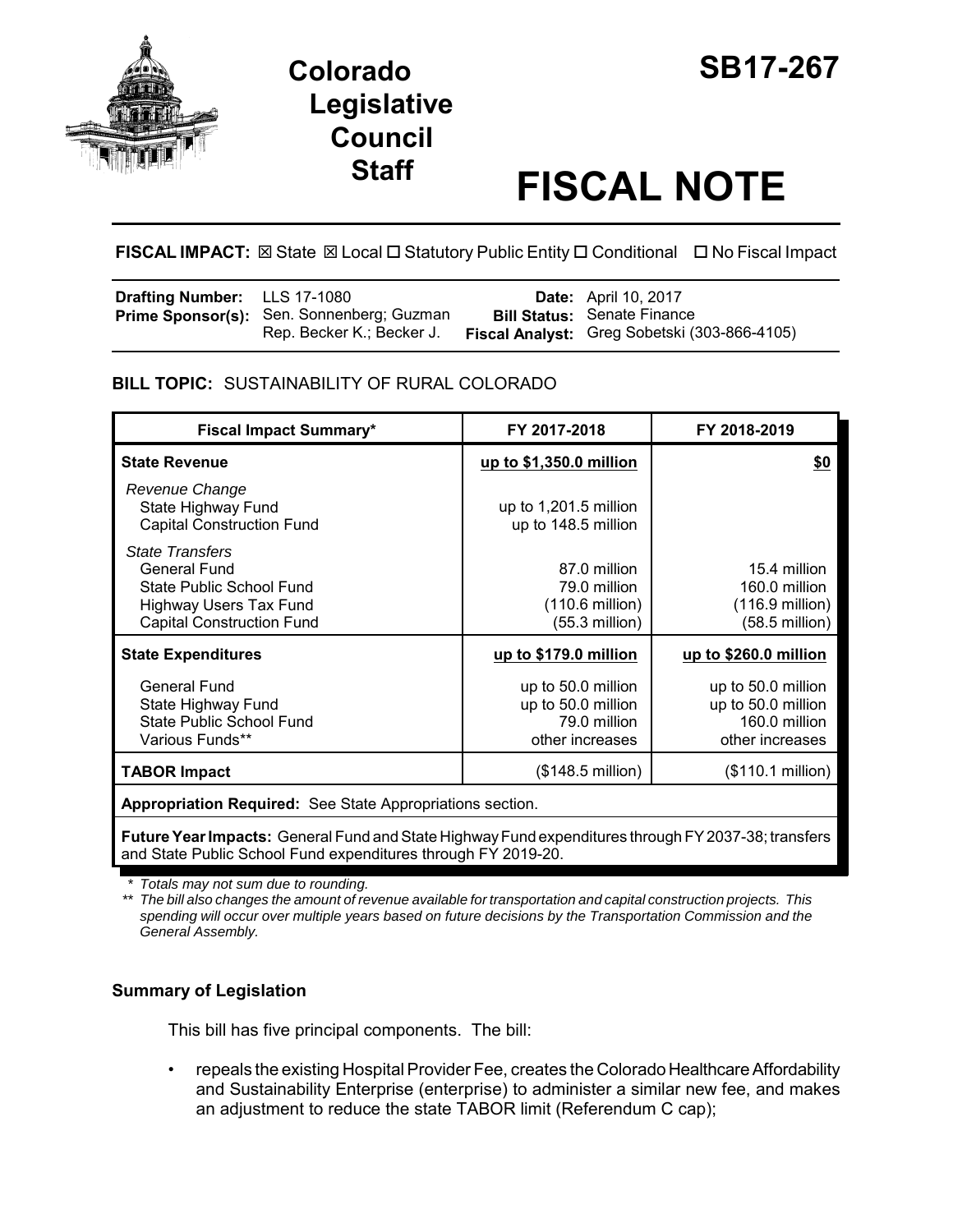- authorizes the Department of Personnel and Administration (DPA) to execute lease-purchase agreements on existing state facilities and credits the proceeds of such agreements to fund transportation and capital construction projects;
- repeals the current General Fund transfers under Senate Bill 09-228 and instead transfers a portion of this money to the State Public School Fund for allocation to rural and small rural school districts;
- requires executive departments to submit FY 2018-19 budget requests to the Office of State Planning and Budgeting (OSPB) that are 2 percent lower than the amounts they receive for FY 2017-18; and
- conditional on enactment of the federal Advancing Care of Exceptional Kids Act (ACE Kids Act), requires the Department of Health Care Policy and Financing (HCPF) to seek federal waivers necessary to fund an enhanced pediatric health home for children with complex medical conditions.

Each of these components is described in more detail below.

*Colorado Healthcare Affordability and Sustainability Enterprise.* The bill creates the enterprise within HCPF beginning in FY 2017-18. The enterprise is responsible for the collection of the new Healthcare Affordability and Sustainability Fee, which replaces the Hospital Provider Fee assessed under current law. The enterprise uses fee revenue to draw down federal matching funds and expends fee revenue and federal funds for administration, reimbursements to hospitals, and business support purposes including:

- consulting with hospitals to improve cost efficiency;
- advising hospitals regarding changes to federal and state laws and regulations;
- assisting hospitals with state performance tracking and payment systems; and
- providing other services to aid hospitals participating in state programs.

Fee revenue and federal matching funds are continuously appropriated to the enterprise.

The bill transfers all unexpended revenue from the existing Hospital Provider Fee Cash Fund to the newly created Unexpended Hospital Provider Fee Cash Fund at the end of FY 2016-17. Until October 30, 2018, HCPF is authorized to use money in the fund to pay reimbursements to hospitals under the existing Hospital Provider Fee statute, and must refund any money not used for this purpose to hospitals that paid the fees. The Unexpended Hospital Provider Fee Cash Fund is repealed effective November 1, 2018.

*Enterprise status and TABOR limit adjustment.* The Colorado Healthcare Affordability and Sustainability Enterprise is designated as an enterprise under the Taxpayer's Bill of Rights (TABOR) and has the authority to issue revenue bonds. Fee revenue collected by the enterprise is not subject to the state's TABOR limit.

The bill adjusts the state TABOR limit as the new enterprise is created. When the TABOR limit (Referendum C cap) is computed for FY 2017-18, a downward adjustment is applied to the FY 2016-17 limit before inflation and population growth factors are added. The bill specifies that the amount of the adjustment is \$670.3 million.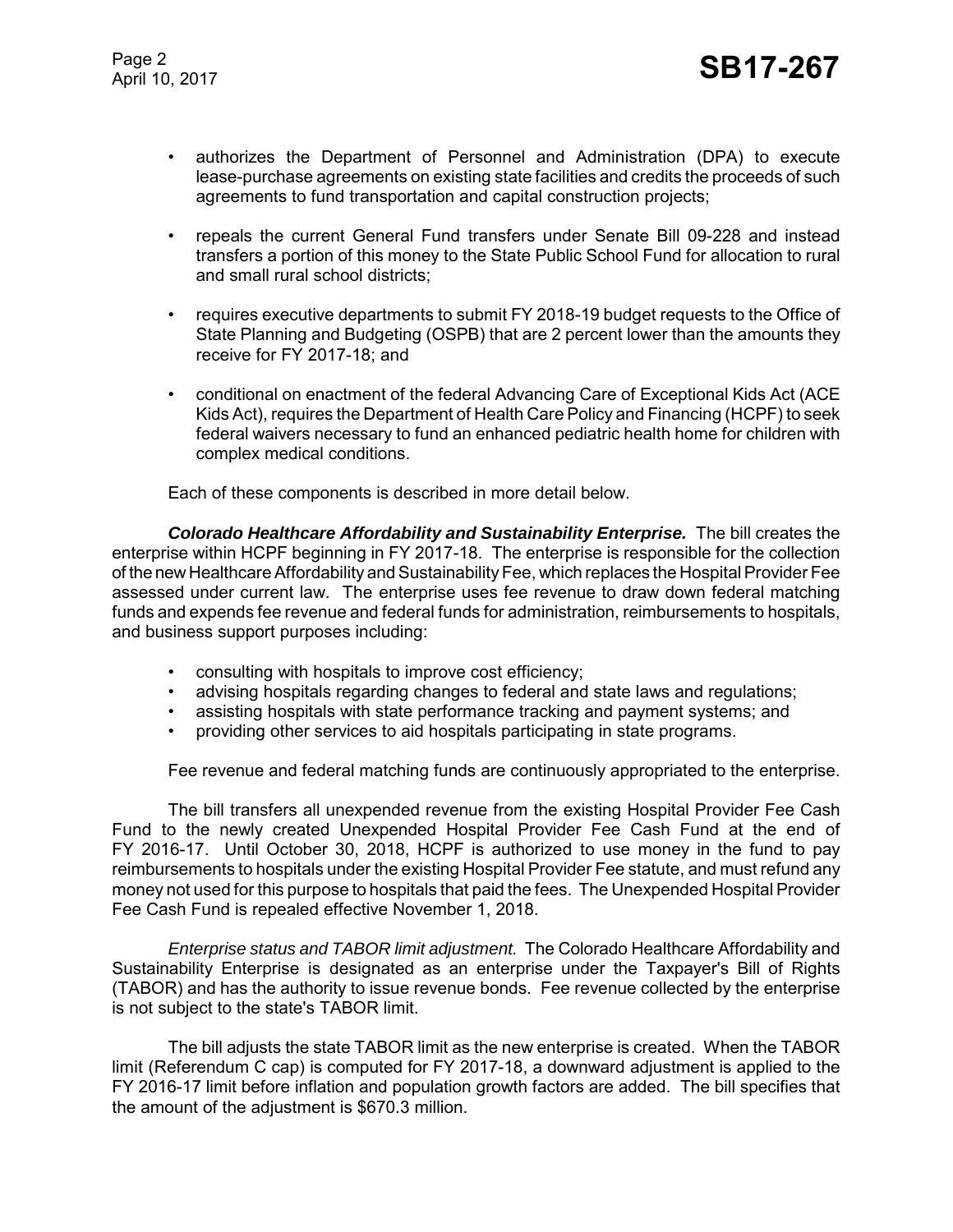*Enterprise board.* The bill abolishes the Hospital Provider Fee Oversight and Advisory Board, which administers the existing Hospital Provider Fee, and the board's functions are transferred to a new Colorado Healthcare Affordability and Sustainability Enterprise Board in the enterprise. The enterprise board comprises the membership of the existing board at the time of its abolition, and future appointments are to be made by the Governor with the advice and consent of the Senate.

*Health care delivery system reform incentive payments program.* The bill requires the enterprise to seek federal waivers necessary to form and implement a health care delivery system reform incentive payments program. The bill requires that implementation of the program begin on or after October 1, 2019. When implemented, the program will focus on care coordination, integration of physical and behavioral health services, chronic condition management, targeted population health, and data-driven accountability and outcome management.

*Federal approval.* This portion of the bill does not take effect if, prior to June 1, 2017, the federal Centers for Medicare and Medicaid Services determine that it does not comply with federal law.

*Lease-purchase agreements.* Through the end of FY 2017-18, the bill authorizes DPA, with approval from OSPB, to sell ownership interests in state facilities for a period not to exceed 20 years. Lease-purchase agreements may be executed only if the state will receive proceeds from the property sale on or before June 30, 2018. Total proceeds from the sale of lease-purchase agreements are capped at \$1.35 billion, with a repayment cost that may not exceed \$100 million annually, or \$2.0 billion total over 20 years. Proceeds from the sale of lease-purchase agreements are credited in shares of 89 percent to the State Highway Fund (SHF) and 11 percent to the Capital Construction Fund (CCF). Proceeds are exempt from the TABOR limit as a property sale, and leases must be renewed by annual appropriation so as not to constitute multi-year debt requiring voter approval under subsection (4) of TABOR.

*State Highway Fund.* Proceeds from the sale of lease-purchase agreements that are credited to the SHF must be used to fund qualified federal aid highway projects that are included in the strategic transportation project investment program of the Department of Transportation (CDOT). Additionally, at least 25 percent of proceeds credited to the SHF must be expended for projects located in counties with populations of 50,000 or fewer people as of July 2015.

*Capital Construction Fund.* Proceeds credited to the CCF will be used to fund specified capital construction projects listed in the FY 2017-18 prioritized funding recommendation made by the Capital Development Committee (CDC) to the Joint Budget Committee (JBC) on February 21, 2017. Projects are funded in priority order. Proceeds are used to fund 80 percent of costs for projects at institutions of higher education and 100 percent of costs for other projects.

*Repayment.* The first \$50 million in annual debt service obligations will be paid from SHF revenue under the control of the Transportation Commission in current law. Any remaining amount, up to the \$100 million annual cap, will be paid from the General Fund or any other legally available source of money at the discretion of the General Assembly.

*Transfers.* Current law (SB09-228) requires annual transfers of General Fund revenue to the Highway Users Tax Fund (HUTF) and the CCF through FY 2019-20. The bill repeals these transfer obligations. The revenue that would be transferred to the HUTF under current law is instead transferred to the State Public School Fund and expended to reimburse rural school districts and small rural school districts for reductions to these districts' total program funding for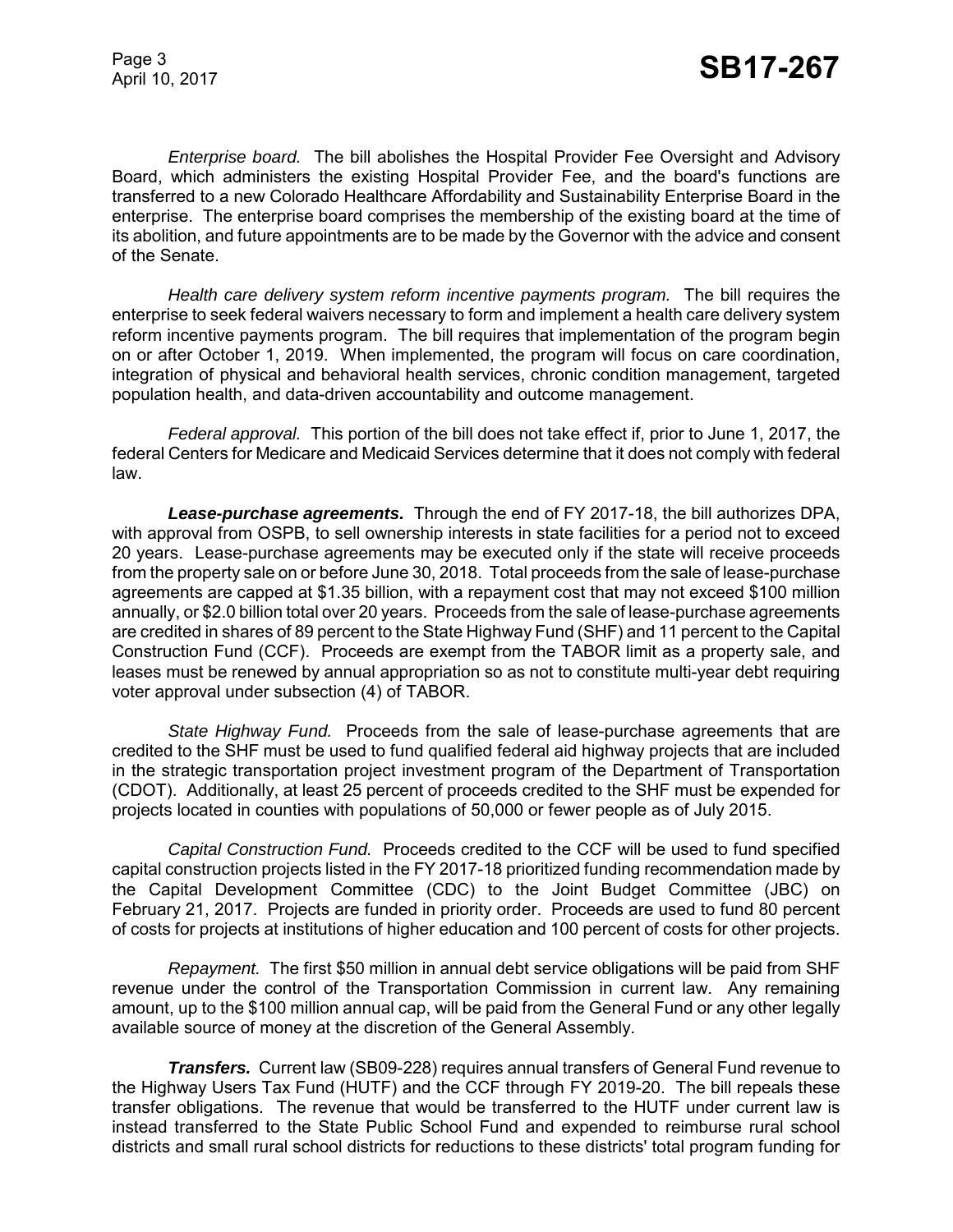Page 4

school finance. The revenue that would be transferred to the CCF under current law instead remains in the General Fund and is available for expenditure at the discretion of the General Assembly.

*Budget requests.* The bill requires executive departments to submit FY 2018-19 budget requests to OSPB that are 2 percent lower than the amounts that they receive in FY 2017-18. OSPB is required to strongly consider the budget reduction proposals submitted by departments and shall seek to ensure that the executive budget proposal for each department is at least 2 percent lower than the department's actual budget for FY 2017-18. Final authority in matters relating to the executive budget remains with the Governor pursuant to current law.

*Enhanced pediatric health home.* Conditional on enactment of the federal ACE Kids Act, HCPF is required to seek federal waivers to fund an enhanced pediatric health home for children with complex medical conditions in cooperation with qualifying hospitals. The bill directs HCPF to follow procedures specified in the ACE Kids Act in seeking federal approval.

## **Background**

*Hospital Provider Fee.* Pursuant to House Bill 09-1293, the state collects a provider fee from hospitals. Hospital Provider Fee revenue is matched with federal dollars and used to reimburse hospitals for uncompensated care and to expand coverage under the Medicaid and Child Health Plan Plus (CHP+) programs. Currently, 37.4 percent of Medicaid and CHP+ caseload is funded with Hospital Provider Fee revenue and federal matching funds. Under current law, Hospital Provider Fee revenue is subject to the TABOR limit.

Actual and projected Hospital Provider Fee revenue and interest earnings through FY 2018-19 under current law are shown in Table 1. The permitted amount of Hospital Provider Fee collections for FY 2016-17 was limited in the 2016 Long Bill. Senate Bill 17-256, part of the budget package referred with the 2017 Long Bill, proposes reducing the appropriation for FY 2017-18 collections by \$264.1 million; this adjustment is not reflected in Table 1.

| Table 1. Hospital Provider Fee Forecast through FY 2018-19 |                 |                 |                 |                 |
|------------------------------------------------------------|-----------------|-----------------|-----------------|-----------------|
|                                                            | FY 2015-16      | FY 2016-17      | FY 2017-18      | FY 2018-19      |
| Hospital Provider Fee Revenue                              | \$804.0 million | \$656.6 million | \$864.7 million | \$859.2 million |

*Source: Legislative Council Staff Economic and Revenue Forecast, March 2017.*

*State enterprises.* TABOR defines an enterprise as "a government-owned business authorized to issue its own revenue bonds and receiving under 10 percent of annual revenue in grants from all Colorado state and local governments combined." Because the share of revenue that an enterprise may receive from government sources is capped, enterprises are largely financially independent of core government agencies. Additionally, enterprises cannot levy taxes.

TABOR limits the amount of money that can be spent or saved by the state government and all local governments within the state. However, revenue collected by enterprises is not subject to these constraints. When an existing state government entity becomes an enterprise, its revenue is exempted from the state TABOR limit, and a corresponding downward adjustment is made to the level at which the TABOR limit is set. This adjustment is not required when a new enterprise is created.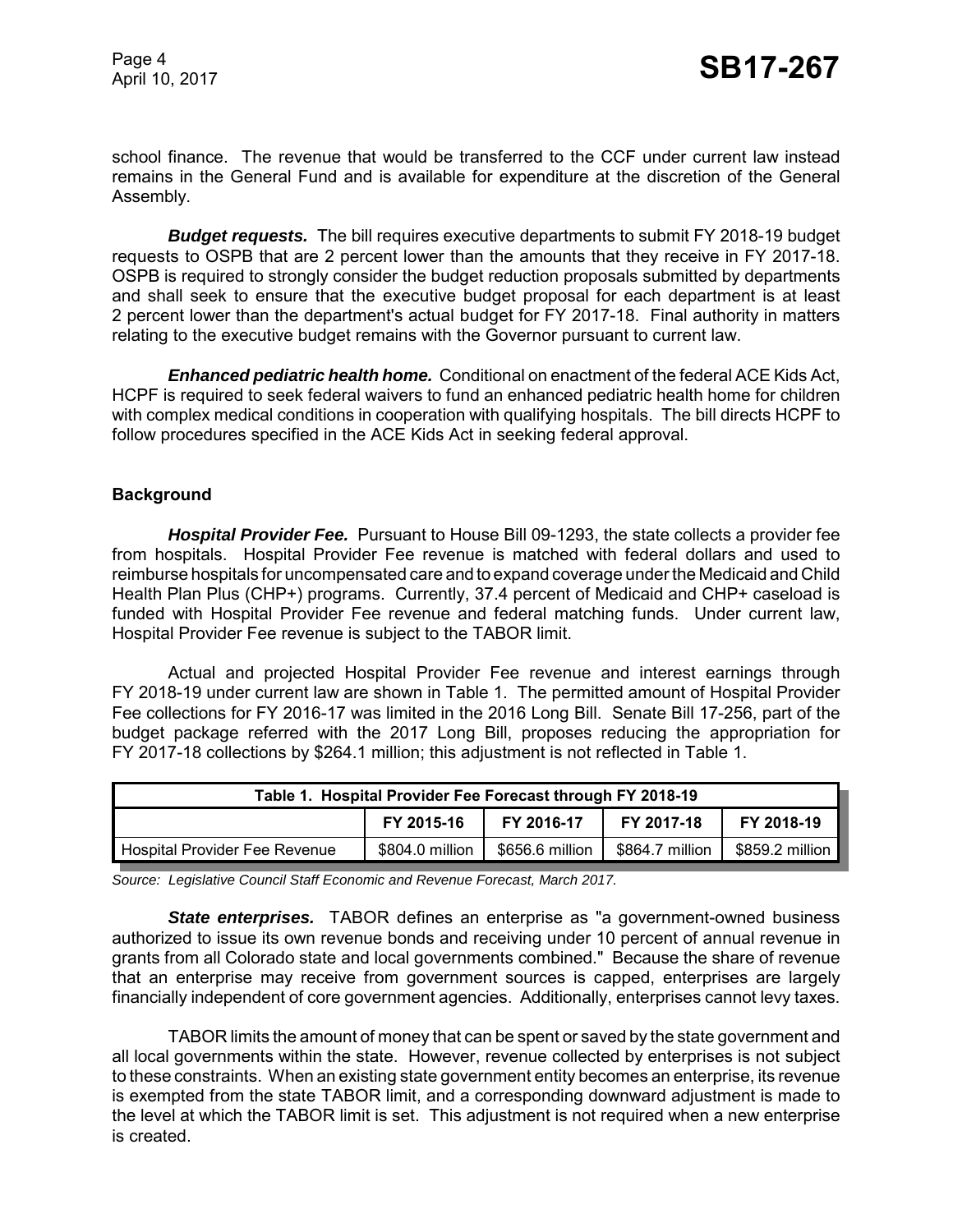*Lease-purchase agreements.* The state enters into lease-purchase agreements using financial instruments called certificates of participation (COPs). In this type of lease-purchase agreement, the state transfers its interests in a property to a lessor in exchange for cash and then leases the property back through annual lease payments. The lessor assigns its interests to a trustee, usually a commercial bank, who holds the title to the property, collects lease payments from the state, and makes payments to the investors. The state renews the lease each year and makes annual payments authorized through the Long Appropriations Bill. The interest rate paid by the state is fixed and depends on market conditions at the time COPs are priced for sale. When the lease ends, the state owns the facility at no or minimal additional cost.

*Statutory transfers.* Senate Bill 09-228 requires transfers from the General Fund to the HUTF and the CCF through FY 2019-20. Under current law, the amounts of these transfers vary according to General Fund revenue and the presence and size of a state TABOR refund obligation. Senate Bill 17-262, part of the budget package referred with the 2017 Long Bill, sets fixed dollar amounts for transfers in each of the remaining years as follows:

- for FY 2017-18, \$79.0 million to the HUTF;
- for FY 2018-19, \$160.0 million to the HUTF and \$60.0 million to the CCF; and
- for FY 2019-20, \$160.0 million to the HUTF and \$60.0 million to the CCF.

*Advancing Care of Exceptional Kids Act.* First introduced in Congress in 2015, the ACE Kids Act proposes changes to the coordination of health care for children with complex medical conditions who receive health care coverage through Medicaid. Under the act, states would be authorized to coordinate care through medical homes providing comprehensive health services. The ACE Kids Act has not yet been enacted at the federal level.

#### **State Revenue**

The bill increases state revenue by **up to \$1.35 billion in FY 2017-18 only**. State revenue will increase from the sale of COPs through the execution of lease-purchase agreements. The amount of new revenue is capped at \$1.35 billion and will depend on the number of properties collateralized and the terms of the agreements executed. Revenue is allocated in shares of 89 percent, or up to \$1,201.5 million, to the SHF and 11 percent, or up to \$148.5 million, to the CCF.

*State transfers.* For FY 2017-18 through FY 2019-20, the bill repeals current law General Fund transfers to the HUTF and the CCF while authorizing new General Fund transfers to the State Public School Fund. Transfers are summarized in Table 2 and described below.

| Table 2. State Transfers under Current Law and SB17-267*                                                                   |                                                    |                                                    |                                                             |  |
|----------------------------------------------------------------------------------------------------------------------------|----------------------------------------------------|----------------------------------------------------|-------------------------------------------------------------|--|
|                                                                                                                            | FY 2017-18                                         | FY 2018-19                                         | FY 2019-20                                                  |  |
| <b>Current Law SB09-228 Transfers</b><br>General Fund<br><b>Highway Users Tax Fund</b><br><b>Capital Construction Fund</b> | (\$166.0 million)<br>110.6 million<br>55.3 million | (\$175.4 million)<br>116.9 million<br>58.5 million | Dependent on<br>state TABOR<br>situation; not<br>estimated. |  |
| <b>Transfers under SB17-267</b><br>General Fund<br>State Public School Fund                                                | $($79.0 \text{ million})$<br>79.0 million          | (160.0 million)<br>160.0 million                   | (160.0 million)<br>160.0 million                            |  |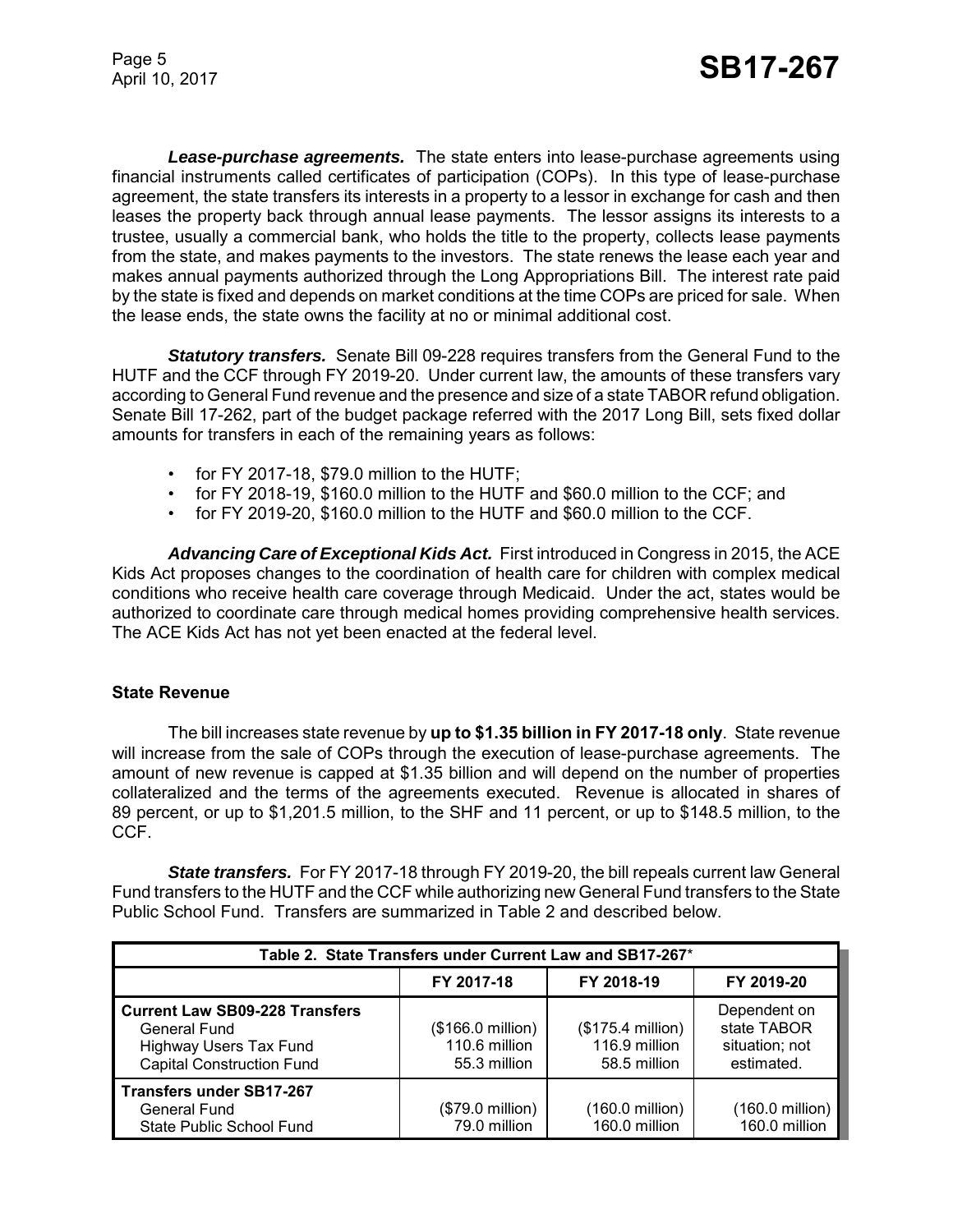| Table 2. State Transfers under Current Law and SB17-267* (Cont.) |                  |                           |                |  |
|------------------------------------------------------------------|------------------|---------------------------|----------------|--|
|                                                                  | FY 2017-18       | FY 2018-19                | FY 2019-20     |  |
| <b>Change from Current Law</b>                                   |                  |                           |                |  |
| General Fund                                                     | \$87.0 million   | \$15.4 million            | Dependent on   |  |
| State Public School Fund                                         | 79.0 million     | 160.0 million             | state TABOR    |  |
| <b>Highway Users Tax Fund</b>                                    | (110.6 million)  | $(116.9 \text{ million})$ | situation; not |  |
| <b>Capital Construction Fund</b>                                 | $(55.3$ million) | $(58.5 \text{ million})$  | estimated.     |  |

*\*Totals may not sum due to rounding.*

Under current law, transfers are expected to be made under SB09-228 through FY 2019-20. The amounts of transfers are determined by gross General Fund revenue and the state TABOR refund obligation. Table 2 shows estimates of current law transfers through FY 2018-19. Current law amounts in the table do not reflect SB17-262, part of the budget package referred with the 2017 Long Bill. For informational purposes, transfers under SB17-262 are presented in the background section of this fiscal note.

This bill repeals current law General Fund transfers to the HUTF and the CCF, and transfers amounts equal to what would be transferred to the HUTF under SB17-262 to the State Public School Fund instead. Amounts that would be transferred to the CCF revert to the General Fund and are available for expenditure at the discretion of the General Assembly.

### **TABOR Impact**

This bill reduces the state TABOR refund obligation by \$148.5 million in FY 2017-18 and by \$110.1 million in FY 2018-19. These amounts represent the net impact of reductions in state revenue subject to TABOR and in the Referendum C cap. The TABOR impact is summarized in Table 3 and described below.

| Table 3. TABOR Impact of SB17-267*                                                                                                                                          |                                                         |                                                         |  |
|-----------------------------------------------------------------------------------------------------------------------------------------------------------------------------|---------------------------------------------------------|---------------------------------------------------------|--|
|                                                                                                                                                                             | FY 2017-18                                              | FY 2018-19                                              |  |
| <b>State TABOR Situation under Current Law</b><br>State Revenue Subject to TABOR<br>Referendum C Cap<br>Revenue Above Referendum C Cap                                      | \$14,148.7 million<br>13,884.6 million<br>264.1 million | \$14,825.8 million<br>14,537.2 million<br>288.6 million |  |
| <b>Changes to TABOR Computation under SB17-267</b><br>Repeal of Existing Hospital Provider Fee<br><b>Enterprise Expenditures for HCPF</b><br>Adjustment to Referendum C Cap | (\$864.7 million)<br>15.7 million<br>(700.5 million)    | (\$859.2 million)<br>15.7 million<br>$(733.4$ million)  |  |
| <b>State TABOR Situation under SB17-267</b><br>State Revenue Subject to TABOR<br>Referendum C Cap<br>Revenue Above Referendum C Cap                                         | \$13,299.7 million<br>13,184.2 million<br>115.5 million | \$13,982.4 million<br>13,803.8 million<br>178.5 million |  |
| <b>Change from Current Law</b><br>State Revenue Subject to TABOR<br>Referendum C Cap<br>Revenue Above Referendum C Cap                                                      | (\$849.0 million)<br>(700.5 million)<br>(148.5 million) | (\$843.5 million)<br>(733.4 million)<br>(110.1 million) |  |

*\*Totals may not sum due to rounding.*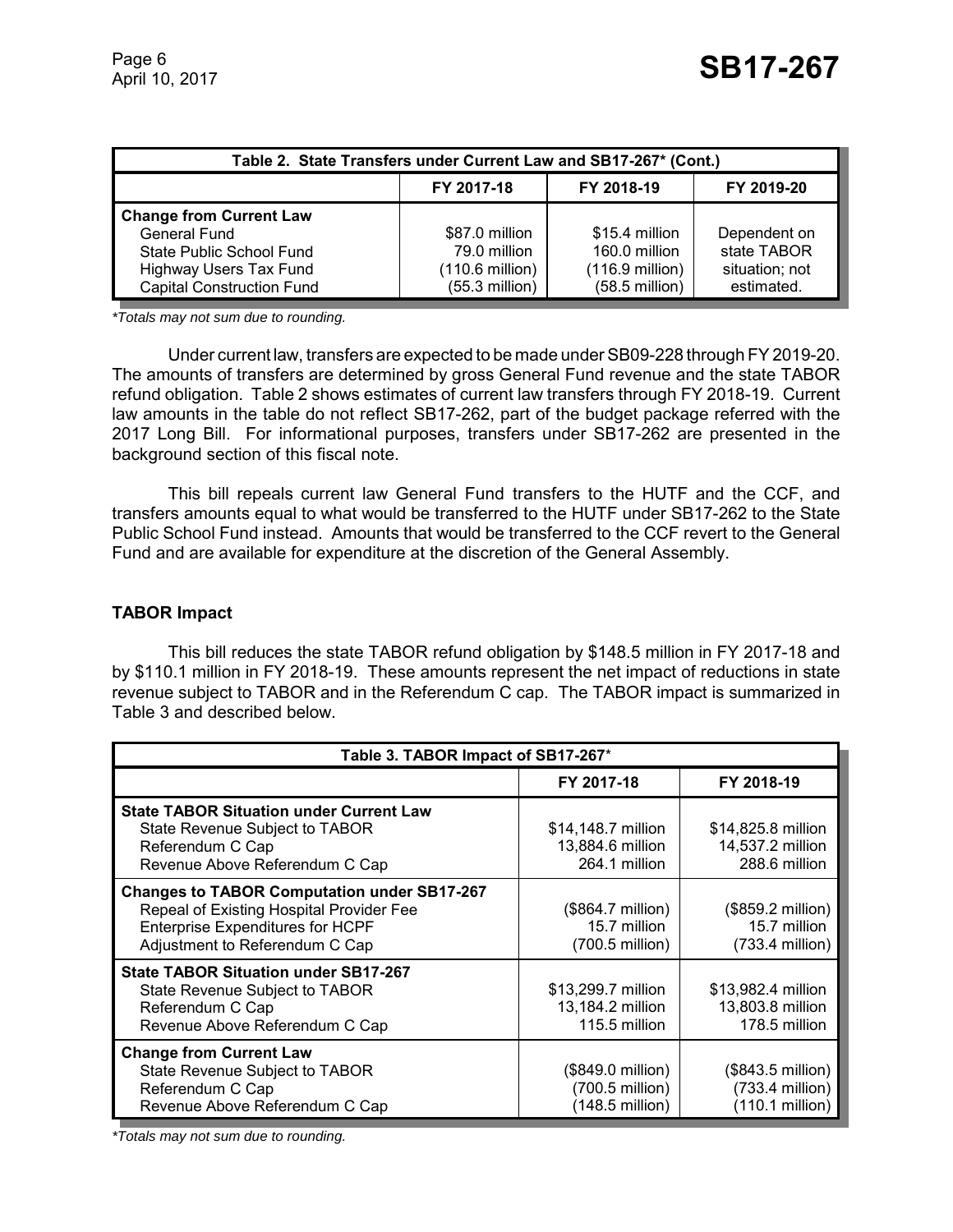**State revenue subject to TABOR.** Repeal of the existing Hospital Provider Fee removes fee revenue from the state's current TABOR computation. Consistent with the March 2017 forecast in Table 1, this effect is estimated to reduce state revenue subject to TABOR by \$864.7 million in FY 2017-18 and \$859.2 million in FY 2018-19. The reduction is partially offset by the amount of enterprise revenue assumed to be spent on other HCPF programs under SB17-267. The bill permits the expenditure of enterprise fee revenue to offset lost federal matching moneys for HCPF programs. This amount is estimated at \$15.7 million annually, which would be moved across TABOR district boundaries and would remain subject to TABOR under the bill.

Revenue from lease-purchase agreements is exempt from TABOR as a property sale.

*Referendum C Cap.* The bill makes a downward adjustment to the Referendum C cap. The amount of the adjustment is specified at \$670.3 million relative to the FY 2016-17 cap, and is effectively grown thereafter by the inflation and population growth adjustments applied to the total cap each year. Based on projections for inflation and population adjustment factors, the bill is expected to reduce the cap by \$700.5 million in FY 2017-18 and \$733.4 million in FY 2018-19 relative to current law.

*TABOR refund mechanisms.* Table 4 presents the state's TABOR refund obligation under current law and SB17-267. For FY 2017-18, the amount of the refund obligation differs from the amount of the surplus because it includes under-refunds of and other adjustments to previous TABOR surpluses. Current law estimates are based on the March 2017 LCS forecast. Under the bill, the TABOR refund obligation is not expected to be sufficient to trigger a temporary income tax rate reduction from 4.63 percent to 4.50 percent in tax years 2018 and 2019 as expected under current law. Instead, the TABOR surpluses expected for both years would be refunded using the six-tier sales tax refund mechanism.

| Table 4. Impact of SB17-267 on TABOR Refund Mechanisms*                                                           |                                                                        |                                                                        |  |
|-------------------------------------------------------------------------------------------------------------------|------------------------------------------------------------------------|------------------------------------------------------------------------|--|
|                                                                                                                   | <b>FY 2017-18 Surplus</b><br><b>FY 2018-19 Refund</b><br>Tax Year 2018 | <b>FY 2018-19 Surplus</b><br><b>FY 2019-20 Refund</b><br>Tax Year 2019 |  |
| <b>Current Law</b><br><b>TABOR Refund Obligation</b><br>Income Tax Rate Reduction<br>Sales Tax Refund             | \$286.7 million<br>230.1 million<br>56.6 million                       | \$288.6 million<br>243.5 million<br>45.1 million                       |  |
| Senate Bill 17-267<br><b>TABOR Refund Obligation</b><br>Income Tax Rate Reduction<br>Sales Tax Refund             | \$138.1 million<br>138.1 million                                       | \$178.5 million<br>178.5 million                                       |  |
| <b>Change from Current Law</b><br><b>TABOR Refund Obligation</b><br>Income Tax Rate Reduction<br>Sales Tax Refund | $($148.5 \text{ million})$<br>(230.1 million)<br>81.6 million          | (\$110.1 million)<br>$(243.5 \text{ million})$<br>133.4 million        |  |

*\*Totals may not sum due to rounding.*

#### **State Expenditures**

The bill increases state expenditures by **up to \$179.0 million in FY 2017-18** and **up to \$260.0 million in FY 2018-19** for lease payments and school finance. It also changes the amount of revenue available for transportation and capital construction projects in the SHF and CCF,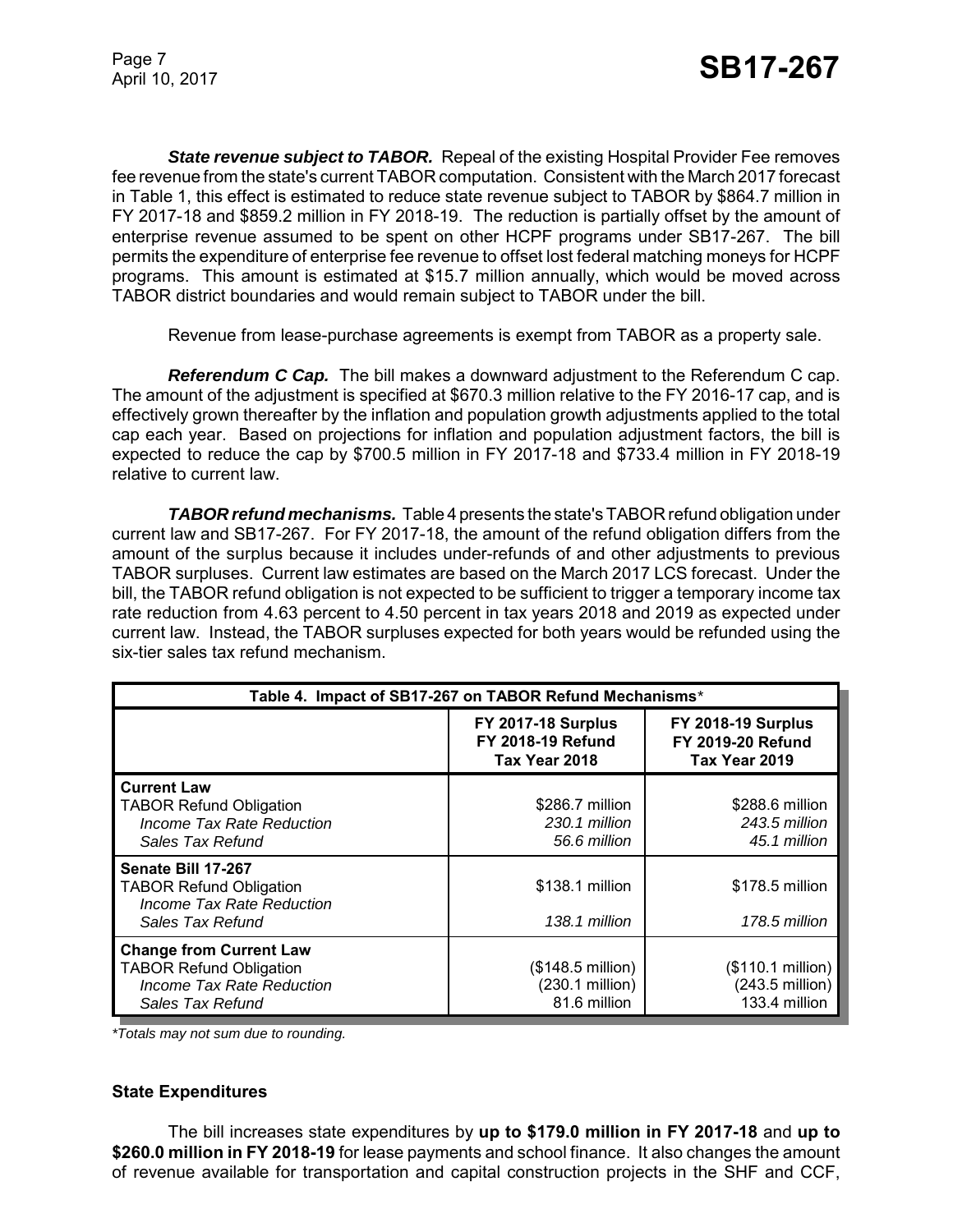respectively, which will increase future spending at the discretion of the Transportation Commission and the CDC as under current law. Workload and costs may potentially increase in the Departments of Personnel and Administration, Higher Education, Law, and Treasury for the execution and administration of lease-purchase agreements. These impacts are described below.

*Lease payments.* After executing lease-purchase agreements during FY 2017-18, the state is required to make lease payments on collateralized property as specified in the agreement through FY 2037-38. The bill caps annual lease payments at \$100.0 million annually. The first \$50.0 million annually must be paid from revenue under the control of the Transportation Commission, presumed to be the SHF. The remainder must be paid from sources identified by the General Assembly. For the purposes of this fiscal note, this amount is assumed to be paid from the General Fund.

*K-12 school funding.* Through FY 2019-20, the bill increases expenditures from the State Public School Fund for rural and small rural school districts. Expenditures will increase by \$79.0 million in FY 2017-18 and \$160.0 million in each of FY 2018-19 and FY 2019-20. The bill transfers these amounts to the State Public School Fund and requires that they be expended to offset reductions of total program funding for rural and small rural school districts.

*Expenditures for lease-purchase agreements.* Beginning in FY 2017-18, the bill potentially increases expenditures for the execution and administration of lease-purchase agreements. The amounts of these expenditures and the agencies for which they will be required depend on the structure of the lease-purchase agreements and what state facilities are chosen as collateral. For this reason, expenditures are indeterminate and assumed to be addressed through the annual budget process. Workload impacts affect the Departments of Personnel and Administration, Higher Education, Law, and Treasury as described in the following paragraphs.

*Department of Personnel and Administration.* Workload in the Office of the State Architect will increase during FY 2017-18 to identify facilities that can be collateralized in lease-purchase agreements. This increase can be accomplished within existing departmental appropriations. To the extent that lease-purchase agreements are executed on facilities in the Capitol Complex, DPA may require additional staff, up to 0.3 FTE at the Accountant II level, to execute and administer lease-purchase agreements.

*Department of Higher Education.* Institutional workload will increase for accounting and legal staff responsible for the execution and ongoing administration of lease-purchase agreements made for facilities at institutions of higher education. Because facilities are to be selected by DPA and OSPB, it is unknown which institutions will be affected by the policy change.

*Department of Law.* To the extent that lease-purchase agreements are executed on facilities outside of institutions of higher education, expenditures in the Department of Law may increase for legal services. Depending on the structure of agreements, legal services are estimated at up to 150 hours per building on which a lease-purchase agreement is executed and assessed at a cost of \$95.05 per hour.

*Department of the Treasury.* The bill is expected to increase workload in the Department of the Treasury for the execution and ongoing administration of lease-purchase agreements. Workload for any new lease-purchase agreements is expected to be accomplished within existing departmental appropriations.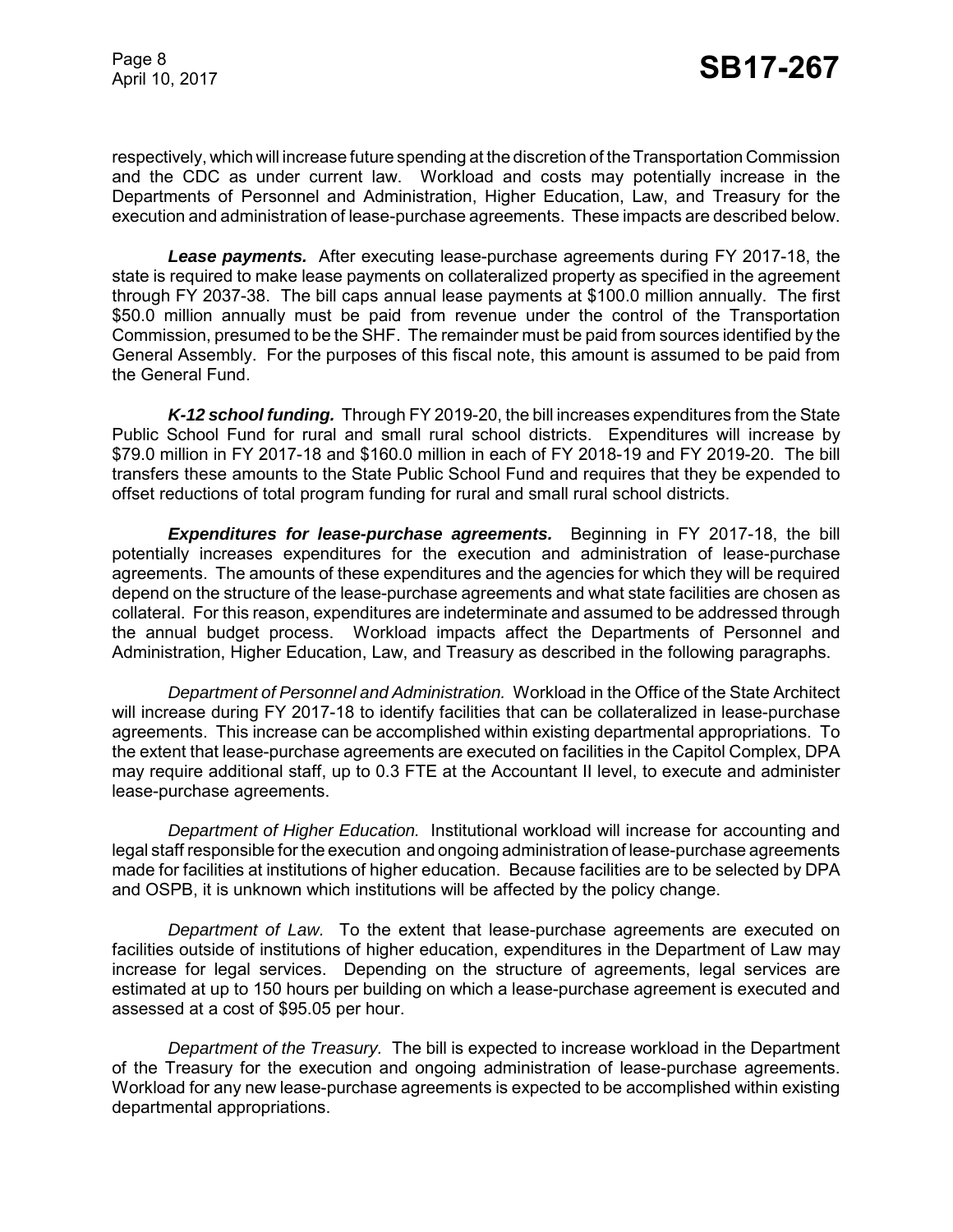*Transportation and capital construction projects.* Transportation and capital construction projects are funded from the SHF and the CCF respectively at the discretion of the Transportation Commission and the General Assembly, particularly the CDC. Beginning in FY 2017-18, the bill changes the amounts available for expenditure on projects as shown in Table 5. Changes are attributable to revenue from COP proceeds and the elimination of SB09-228 transfers. For FY 2017-18 only, the bill generates up to \$1.35 billion in proceeds from sales of COPs, which are credited in shares of 89 percent to the SHF and 11 percent to the CCF. The bill repeals General Fund transfers to HUTF and the CCF for FY 2017-18 through FY 2019-20. The HUTF portions of SB09-228 transfers are paid to the SHF under current law.

| Table 5. Changes to Funds Available for Transportation and Capital Projects under SB17-267*                                                          |                                                                               |                                             |  |
|------------------------------------------------------------------------------------------------------------------------------------------------------|-------------------------------------------------------------------------------|---------------------------------------------|--|
|                                                                                                                                                      | FY 2017-18                                                                    | FY 2018-19                                  |  |
| <b>State Highway Fund</b><br>Proceeds from Certificates of Participation<br><b>Obligation for Lease Payments</b><br>Elimination of SB09-228 Transfer | up to $$1,201.5$ million<br>(up to 50.0 million)<br>$(110.6 \text{ million})$ | (up to \$50.0 million)<br>$(116.9$ million) |  |
| <b>Net Impact</b>                                                                                                                                    | up to \$1,040.9 million                                                       | (up to $$166.9$ million)                    |  |
| <b>Capital Construction Fund</b><br>Proceeds from Certificates of Participation<br>Elimination of SB09-228 Transfer                                  | up to \$148.5 million<br>$(55.3$ million)                                     | (\$58.5 million)                            |  |
| <b>Net Impact</b>                                                                                                                                    | up to \$93.2 million                                                          | (\$58.5 million)                            |  |

*\* Table reflects changes relative to current law. Under SB17-262, transfers paid to the SHF would be fixed at \$79.0 million in FY 2017-18 and \$160.0 million in FY 2018-19. Transfers to the CCF would not be made in FY 2017-18 and would be fixed at \$60.0 million for FY 2018-19.*

*State Highway Fund allocation.* The bill requires that COP proceeds credited to the SHF be spent for qualified federal aid highway projects that are included in CDOT's strategic transportation project investment program. At least 25 percent of proceeds, or up to \$300.4 million, must be expended for projects located in counties with populations of 50,000 or fewer people as of July 2015.

*Capital Construction Fund allocation.* The bill requires that COP proceeds credited to the CCF be used to fund specified capital construction projects listed in the CDC's FY 2017-18 prioritized funding recommendation. Some of the specified projects are included in the reengrossed 2017 Long Bill (Senate Bill 17-254) and are funded through a General Fund transfer proposed in Senate Bill 17-263, part of the Long Bill package. This fiscal note assumes that SB17-267 will only fund projects that are not included in the 2017 Long Bill. It is further assumed that the proceeds will be used to pay the full cost of some of the remaining projects included in the CDC recommendation, and that projects will be funded in priority order. Based on this assumption, and on the direction in the bill to pay only 80 percent of the state-funded amount requested by higher education institutions for projects, the proceeds will pay the cost of eight projects totaling about \$148.3 million, including four higher education projects and four projects for the Department of Human Services.

*Department of Health Care Policy and Financing.* Administrative expenditures for the HCPF are not expected to change as a result of the bill. Because the bill does not change the primary purpose or use of the enterprise fee compared with the existing Hospital Provider Fee, this fiscal note assumes that the enterprise portion of the bill entails no net impact on workload to the department and that all transition activities can be accomplished within existing appropriations.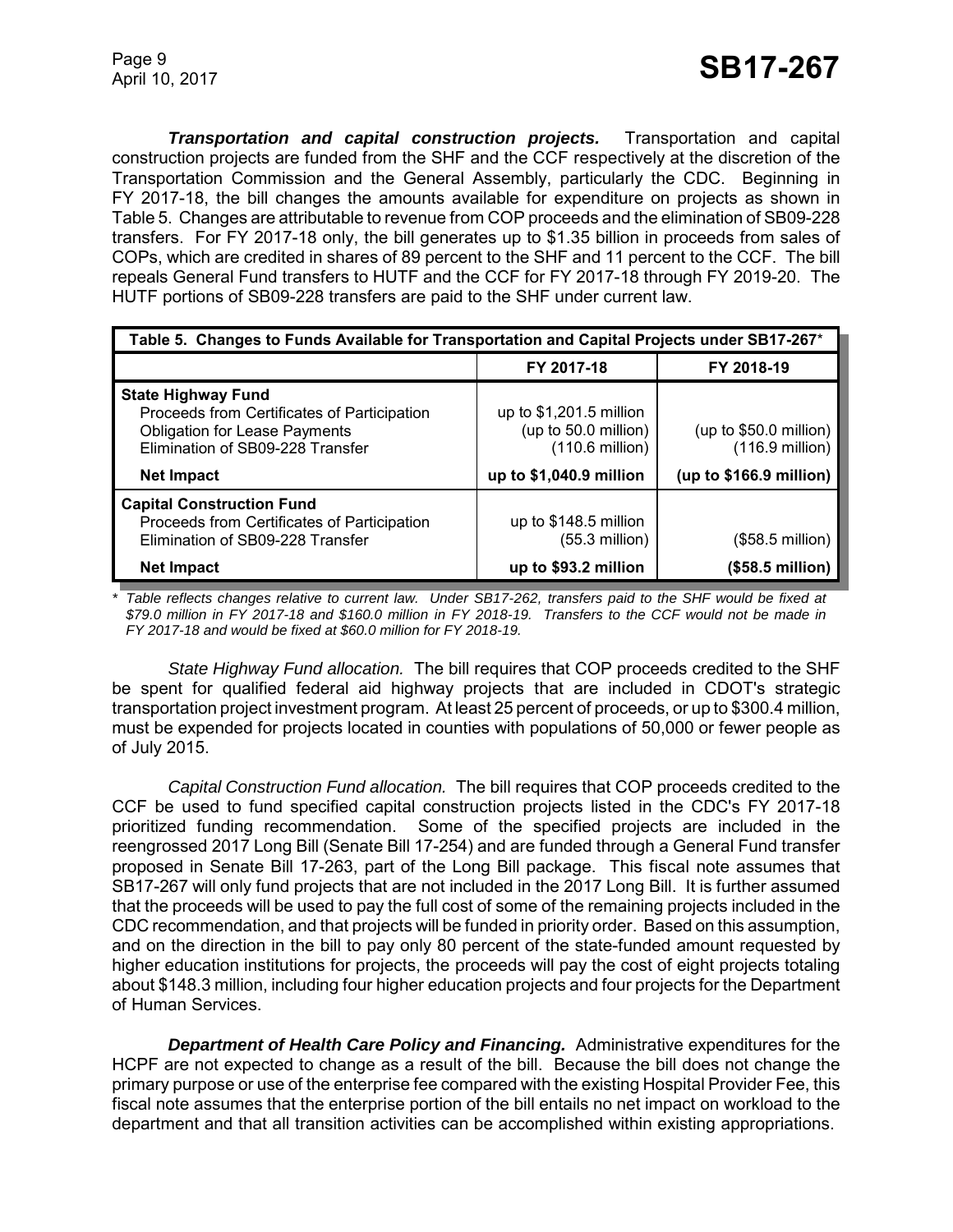Technical changes to appropriations will be required to allow spending authority from the new cash fund. It is assumed that contracts for consultant services for the development of a health care delivery system reform incentive payments program will be addressed through the annual budget process.

The department will incur an additional workload increase conditional on the federal passage of the ACE Kids Act. The timing and magnitude of the impact depends on the date of passage and final content of the ACE Kids Act. For this reason, this impact is assessed as an indeterminate potential increase.

*Office of State Planning and Budgeting.* All executive departments are required to submit FY 2018-19 budget requests to OSPB that are 2 percent lower than the agency budgets received for FY 2017-18. All agencies employ staff responsible for the preparation of annual budget requests, and this requirement is not expected to increase budget staff workload by more than a minimal amount. OSPB is required to seriously consider reduced agency budget requests when preparing the executive budget request for the JBC. Any workload increase resulting from consideration of budget cuts can be accomplished within existing office appropriations.

The bill does not by itself reduce departmental appropriations for FY 2018-19. Appropriations will be set by the JBC and the General Assembly in the 2018 Long Bill.

*General Fund budget.* The bill increases the amount available for the FY 2017-18 General Fund budget by at least \$185.5 million relative to current law. This amount represents the net impact of the reduced TABOR refund obligation (\$148.5 million), the net reduction in General Fund transfers (\$87.0 million), and the new General Fund obligation for lease payments (up to \$50.0 million).

*Impact relative to Long Bill package.* Relative to the 2017 Long Bill and budget package, the bill reduces the amount available for the FY 2017-18 General Fund budget by up to \$165.5 million, the total impact of the TABOR refund obligation requiring a set-aside in the budget (\$115.5 million) and the new General Fund obligation for lease payments (up to \$50.0 million).

#### **School District Impact**

The bill increases distributions from the State Public School Fund for school finance by \$79.0 million in FY 2017-18 and by \$160.0 million in each of FY 2018-19 and FY 2019-20. Distributions are assumed to be made to districts according to their share of the total negative factor applied to all rural and small rural school districts. For the state's 108 small rural districts, additional FY 2017-18 distributions will range from \$52,200 for the Kim School District to \$655,500 for the Telluride School District. For the state's 39 rural school districts, additional FY 2017-18 distributions will range from \$585,600 for the Bennett School District to \$3,417,100 for the Roaring Fork School District. For FY 2017-18, the total negative factor for these 147 districts is estimated at \$137.4 million. Depending on the 2018 and 2019 school finance acts, the \$160.0 million transferred for FY 2018-19 and FY 2019-20 may be sufficient to completely offset the negative factor for these districts in these years.

## **Technical Note**

The bill requires all executive departments to submit reduced FY 2018-19 budget requests to OSPB, and that OSPB seriously consider budget reduction proposals when submitting the executive budget request to the JBC. Under current law, OSPB does not administer budget